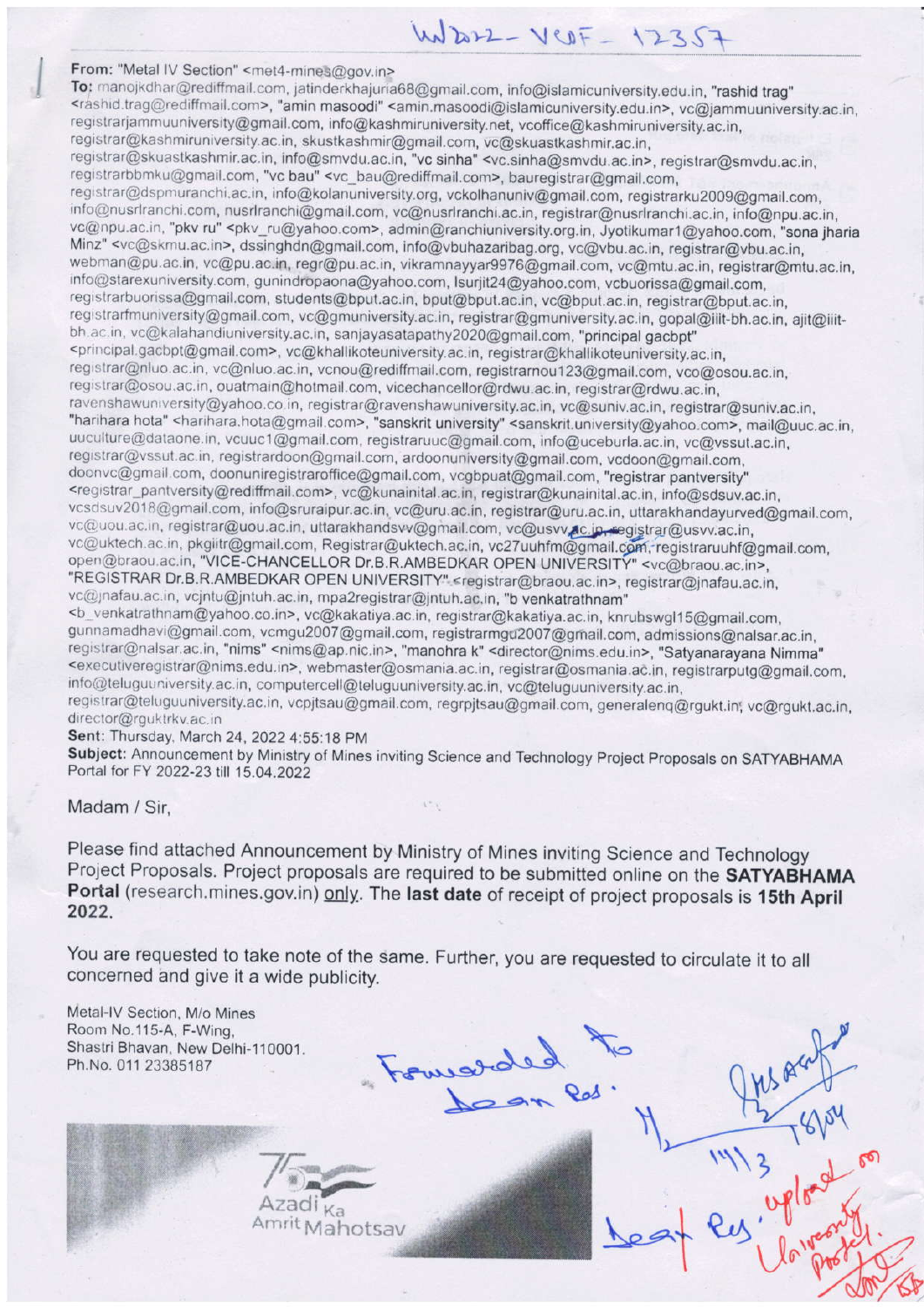#### No. Met4-14/1/2020 Covernment of India Ministry of Mines

 $\mathbb{R}^n$ 

#### Ncw Delhi, Dated 12.04.2022

Subject: Extension of last date for Submission of Project Proposals under Science and Technology Programme Scheme of Ministry of Mines on SATYABHAMA Portal,

Vide announcement no. Met4-14/1/2020 dated 14th March, 2022, Ministry of Mines has invited Projects Proposals from Academic Institutions, Universities, National Institutes and R&D Institution recognized by the Department of Scientific and Industrial Research, Government of India, for up to 3 years duration in the identified thrust areas which have direct bearing on mineral sector, applied and sustainable aspect of mining and industrial applications.

In this regard, it is informed that the last date for submission of Project Proposals under Science and Technology Programme Scheme of Ministry of Mines on SATYABHAMA Portal (research.mines.gov.in) has been extended from 15.04.2022 to 02.05.2022 till 5 PM.

All concerned are advised to submit project proposals online well in time without waiting for the last date for submission of Project Proposals.

For further queries / clarification, feel free to contact us at: 01123385187 (Metal-IV Section, Ministry of Mines) / met4-mines@gov.in

\*\*\*\*\*\*\*\*\*

 $V^{\ast}$   $\chi$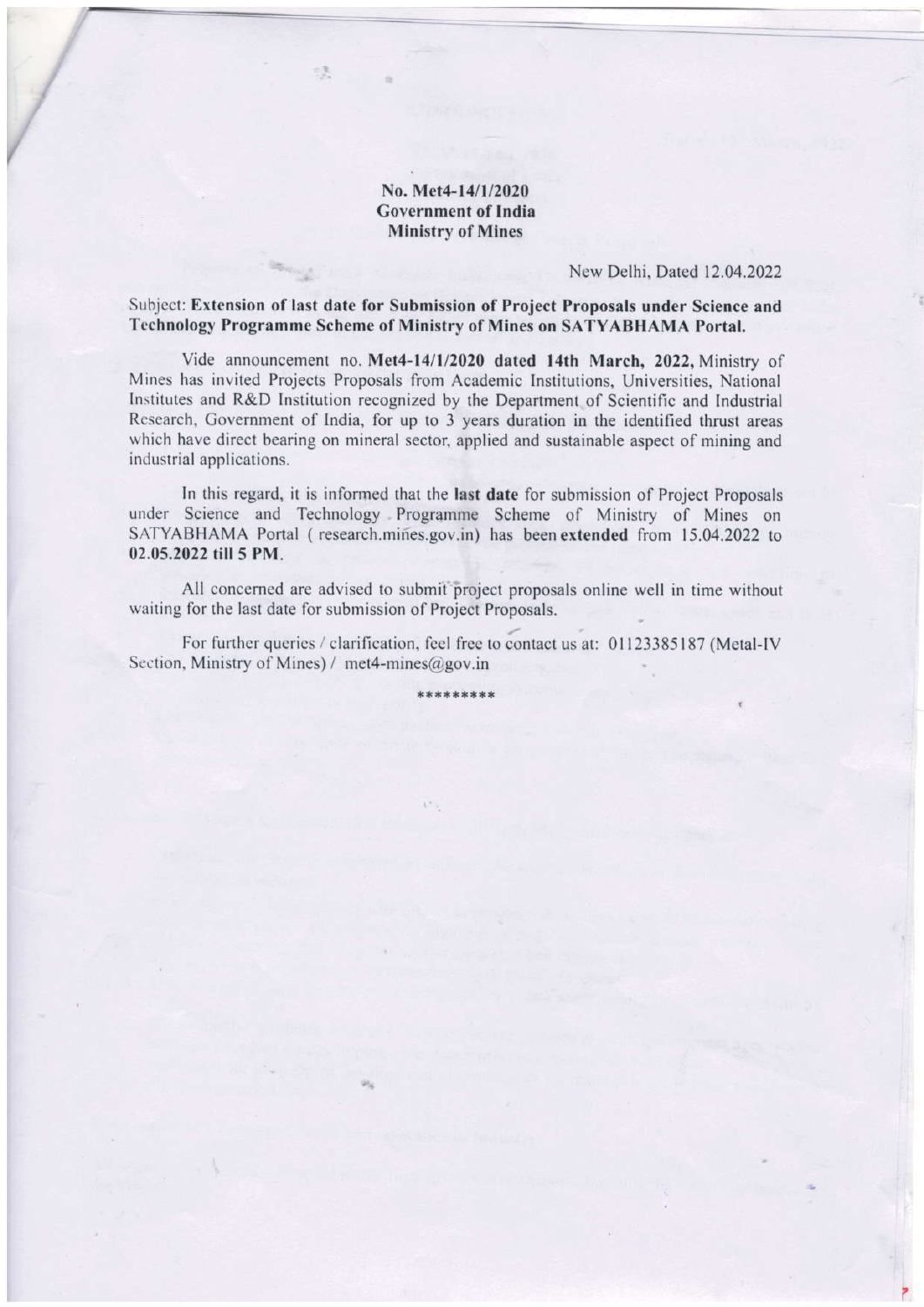#### **ANNOUNCEMENT**

Dated: 14<sup>th</sup> March, 2022

#### No. Met4-14/1/2020 **Government of India Ministry of Mines**

### **Invites Science and Technology Project Proposals**

Projects are invited from Academic Institutions, Universities, National Institutes and R&D Institution recognized by the Department of Scientific and Industrial Research, Government of India, for up to 3 years duration in the following thrust areas which have direct bearing on mineral sector, applied and sustainable aspect of mining and industrial applications:

## 2. THRUST AREAS OF RESEARCH IN MINES

The broad thrust areas for supporting Research in Mining are given below:

- Prospecting/exploration for strategic rare and rare earth minerals. i.
- Development of new technology for mineral exploration and mining on land and deep sea to ii. locate and exploit new mineral resources.
- Research in mining methods. This includes rock mechanics, mine designing, mining iii. equipment, energy conservation, environmental protection and mine safety.
- Improve efficiency in process, operations, recovery of by-products and reduction in iv. specification and consumption norms.
- Research in metallurgy and mineral beneficiation techniques to utilize lower grade and finer  $\mathbf{V}$  . size ores.
- Extraction of value added products from mine waste, plant tailings etc. vi.
- vii. Development of new alloys and metal related products, etc.
- Evolve low capital and energy saving processing systems. viii.
- Production of materials of high purity. ix.
- Cooperative research among organizations associated with the mineral sector. X.
- Development of new state of art technologies for geological surveys to generate base line xi. geoscience data.

Additional weightage for consideration of support will be given in the following conditions:

- a. Preference for projects submitted by scientific/academic institution with collaboration with the concerned industry.
- b. Encouragement for proposals with higher Technology Readiness Level (TRL), ideally leading to pilot scale plants, for projects on high purity materials, advanced alloy products, waste utilisation, recovery from slags/tailings, recycling, urban mining etc.
- c. Encouragement for proposals with pre-developed proof of concept.
- d. Mineral deposit targeting based on the geoscience data made available in public domain by GSI.
- e. The research / academic institutes may access and collaborate with government agencies for laboratory support for developing project proposals in coordination with them.
- f. Preference for projects on development of products or on materials, which have possibilities of import substitution.

# 3. Scientific and Technical Merit and relevance to Industry

All organization should follow the instructions given below before submitting the project proposals to the Ministry:-